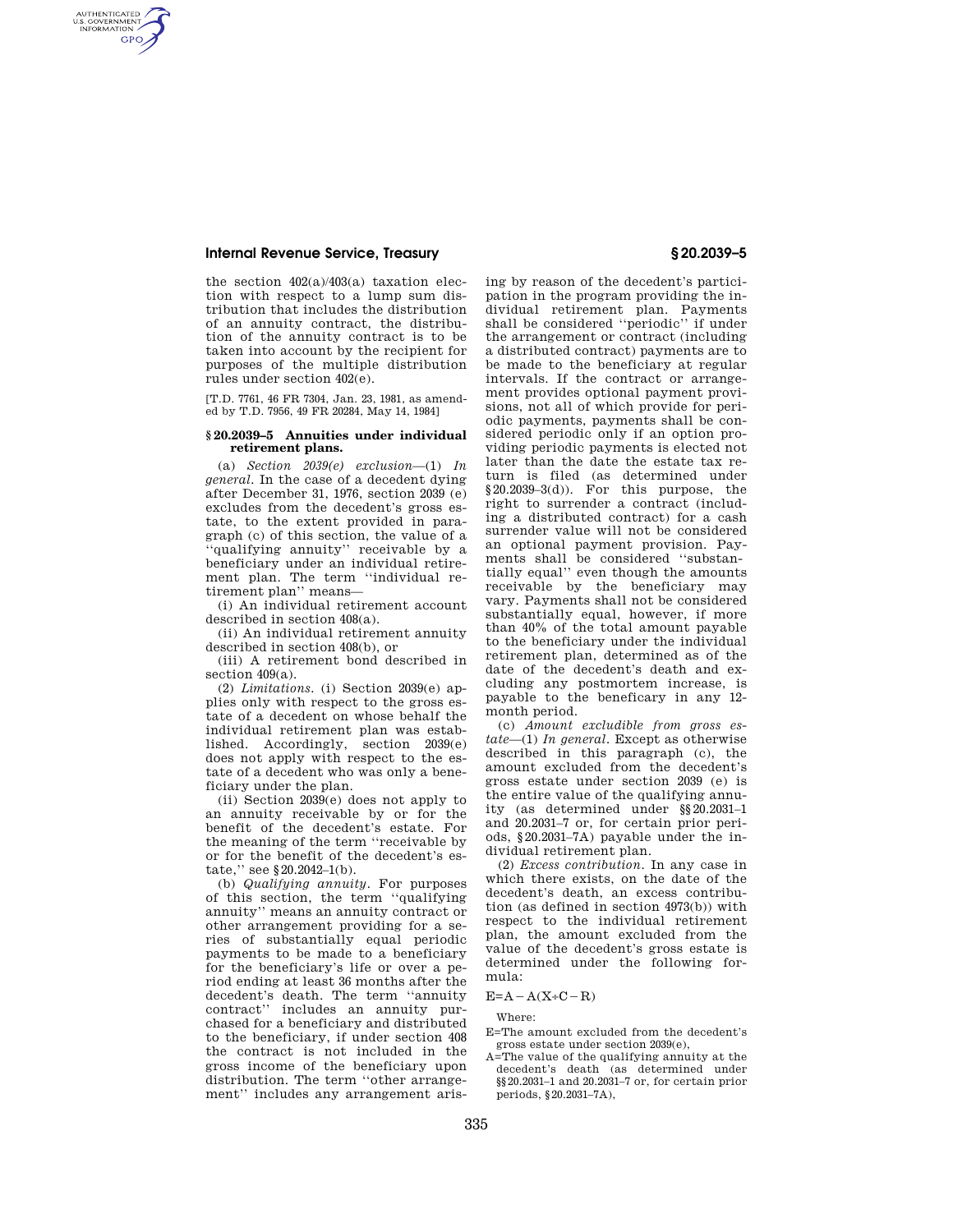- X=The amount which is an excess contribution at the decedent's death (as determined under section 4973(b)),
- C=The total amount contributed by or on behalf of the decedent to the individual retirement plan, and
- R=The total of amounts paid or distributed from the individual retirement plan before the death of the decedent which were either includable in the gross income of the recipient under section 408(d)(1) and represented the payment or distribution of an excess contribution, or were payments or distributions described in section 408(d)(4) or (5) (relating to returned excess contributions).

(3) *Certain section 403(b)(8) rollover contributions.* This subparagraph (3) applies if the decedent made a rollover contribution to the individual retirement plan under section 403(b)(8), and the contribution was attributable to a distribution under an annuity contract other than an annuity contract described in  $\S 20.2039-2(b)(3)$ . If such a rollover contribution was the only contribution made to the plan, no part of the value of the qualifying annuity payable under the plan is excluded from the decedent's gross estate under section 2039(e). If a contribution other than such a rollover contribution was made to the plan, the amount excluded from the decedent's gross estate is determined under the formula described in subparagraph (2) of this paragraph, except that for purposes of that formula, X includes the amount that was a rollover contribution under section 403(b)(8) attributable to a distribution under an annuity contract not described in §20.2039–2(b)(3).

(4) *Surviving spouse's rollover contribution.* This subparagraph (4) applies if the decedent made a rollover contribution to the individual retirement plan under section  $402(a)(7)$ , relating to rollovers by a surviving spouse. If the rollover contribution under section 402(a)(7) was the only contribution made by the decedent to the plan, no part of the value of the qualifying annuity payable under the plan is excluded from the decedent's gross estate under section 2039(e). If a contribution other than a rollover contribution under section 402(a)(7) was made by the decedent to the plan, the amount excluded from the decedent's gross estate is determined under the formula described in subparagraph (2) of this

# **§ 20.2039–5 26 CFR Ch. I (4–1–10 Edition)**

paragraph, except that for purposes of that formula, X includes the amount that was a rollover contribution under section  $402(a)(7)$ .

(5) *Election under §1.408–2(b)(7)(ii).*  This subparagraph (5) applies if the decedent at any time made the election described in  $$1.408-2(b)(7)(ii)$  with respect to an amount in the individual retirement plan. If this subparagraph (5) applies, the amount excluded from the decedent's gross estate is determined under the formula described in subparagraph (2), except that for purposes of that formula, X and C include the amount with respect to which the election was made.

(6) *Plan-to-plan rollovers.* (i) This subparagraph (6) applies if the individual retirement plan is a transferee plan. A ''transferee plan'' is a plan that was the recipient of a contribution described in section  $408(d)(3)(A)(i)$  or 409(b)(3)(C) (relating to rollovers from one individual retirement plan to another) made by the decedent. The amount of the contribution described in section  $408(d)(3)(A)(i)$  or  $409(b)(3)(C)$ is the ''rollover amount.'' The plan from which the rollover amount was paid or distributed to the decedent is the ''transferor plan.''

(ii) If the decedent made a contribution described in subparagraph (3) or (4) to the transferor plan, the amount excluded from the decedent's gross estate with respect to the transferee plan is determined under the formula described in subparagraph (2), except that for purposes of that formula, X includes so much of the rollover amount as was attributable to the contribution to the transferor plan that was described in subparagraph (3) or (4). The extent to which a rollover amount is attributable to a contribution described in subparagraph (3) or (4) that was made to the transferor plan is determined by multiplying the rollover amount by a fraction, the numerator of which is the amount of such contribution, and the denominator of which is the sum of all amounts contributed by the decedent to the transferor plan (if not returned as described under R in subparagraph (2)), and any amount in the transferor plan to which the election described in subparagraph (5) applied.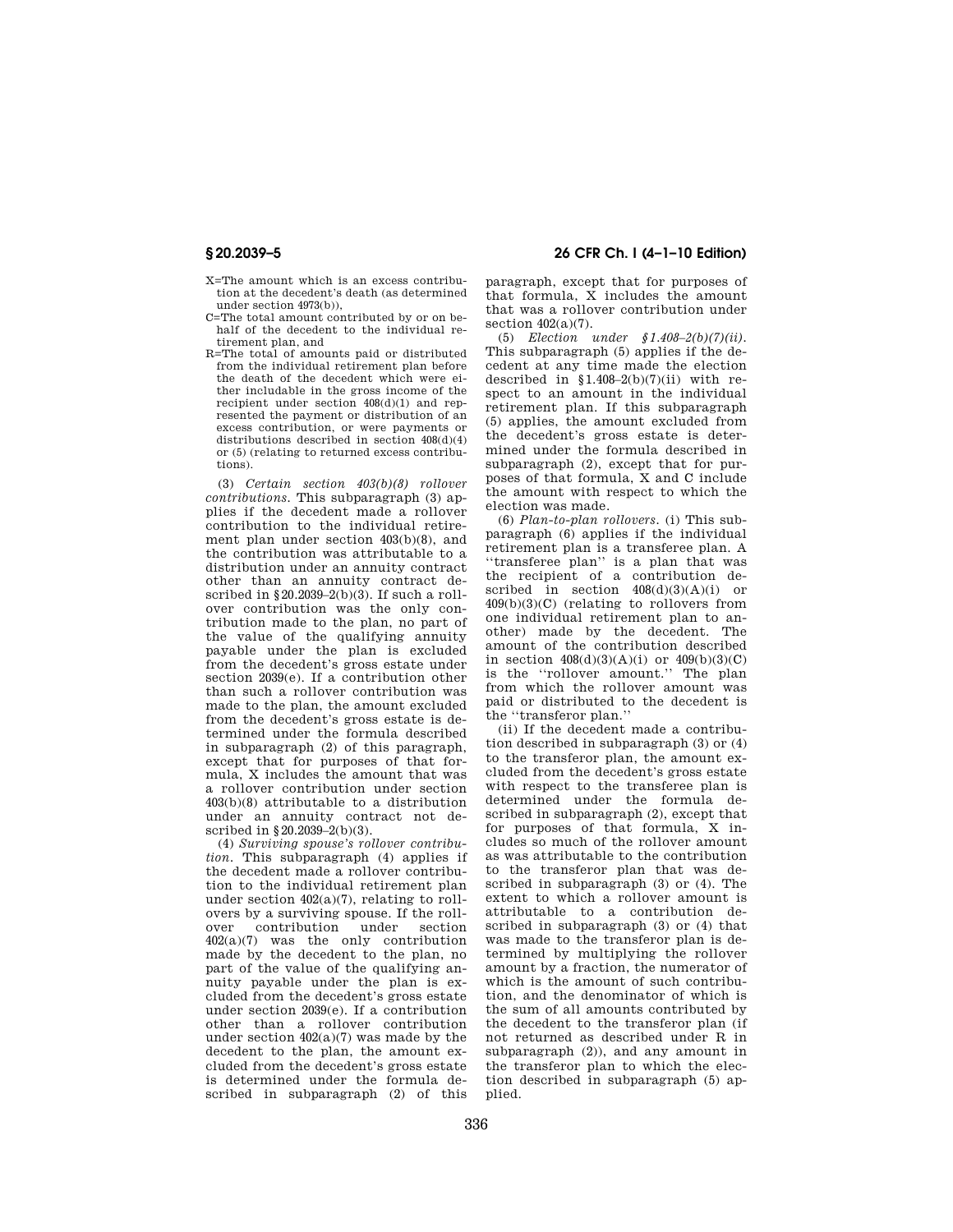## **Internal Revenue Service, Treasury § 20.2039–5**

(iii) If the decedent made the election described in subparagraph (5) with respect to an amount in the transferor plan, the amount excluded from the decedent's gross estate with respect to the transferee plan is determined under the formula described in subparagraph (2), except that for purposes of that formula, X includes so much of the rollover amount as was attributable to the amount in the transferor plan to which the election applied. The extent to which a rollover amount is attributable to an amount in the transferor plan to which the election applied is determined by multiplying the rollover amount by a fraction, the numerator of which is the amount to which the election applied, and the denominator of which is the sum of all amounts contributed by the decedent to the transferor plan (if not returned as described under R in subparagraph (2)), and the amount in the transferor plan to which the election applied.

(iv) If a transferor plan described in this subparagraph (6) was also a transferee plan, then the rules described in this subparagraph (6) are to be applied with respect to both the rollover amount paid to the plan and the rollover amount thereafter paid from the plan.

(d) *Examples.* The provisions of this section are illustrated by the following examples:

*Example (1).* (1) A establishes an individual retirement account described in section 408  $(a)$  on January 1, 1976, when A is age 65. A's only contribution to the account is a rollover contribution described in section 402(a)(5). The trust agreement provides that A may at any time elect to have the balance in the account distributed in one of the following methods:

(i) A single sum payment of the account,

(ii) Equal or substantially equal semiannual payments over a period equal to A's life expectancy, or

(iii) Equal or substantially equal semiannual payments over a period equal to the life expectancy of A and A's spouse.

(2) The trust agreement further provides that although semiannual payments have commenced under option (ii) or (iii), A (or A's surviving spouse) may, by written notice to the trustee, receive all or a part of the balance remaining in the account. In addition, under option (ii), any balance remaining in the account at A's death is payable in a single sum to A's designated beneficiary. Under option (iii), any balance remaining in

the account at the death of the survivor of A or A's spouse is payable in a single sum to a beneficiary designated by A or A's surviving spouse.

(3) A elects option (iii), and the first semiannual payment is made to A on July 1, 1976. On that date, A's life expectancy is 15 years, and that of A's spouse is 22 years. Under option (iii), the semiannual payments to A or A's surviving spouse will continue until July 1, 1998.

(4) A dies on November 20, 1978. On December 15, 1978, the trust agreement is modified so that A's surviving spouse no longer may elect to receive all or part of the balance remaining in the account. The value of the semiannual payments payable to A's spouse is excluded from A's gross estate under section 2039(e).

(5) A's spouse dies July 12, 1981, and the single sum payment payable on account of the death of A's spouse is paid to the designated beneficiary on August 1, 1981. Notwithstanding that the balance in the account was paid to the designated beneficiary within 36 months after A's death, the value of the semiannual payments payable to A's spouse are excluded from A's gross estate, since at A's death those semiannual payments were to be paid over a period extending beyond 36 months. Section 2039(e) does not apply to exclude any amount from the estate of A's spouse, because A's spouse was only a beneficiary and not the individual on whose behalf the account was established.

*Example (2).* Assume the same facts as in example (1), except that the trust agreement is not modified so that A's surviving spouse no longer may elect to receive all or part of the balance remaining in the account (see (2) and (4) in example (1)). Instead, the balance of the account is applied toward the purchase of a contract providing an immediate annuity, the contract is distributed to A's surviving spouse on December 15, 1978, and under section 408 the contract is not included in the gross income of the spouse upon its distribution. The value of the annuity contract is excluded from A's gross estate, if the contract provides for a series of substantially equal periodic payments (within the meaning of paragraph (b) of this section) to be made over the life of A's surviving spouse or over a period not ending before the date 36 months after A's death.

*Example (3).* (1) B establishes an individual retirement plan described in section 408(a) (''IRA B'') on February 6, 1981, in order to receive a \$220,000 rollover contribution from a qualified plan, as described in section 402(a)(5). B dies August 14, 1981. C, an individual, is the sole beneficiary under IRA B. The amount in IRA B (\$238,000) is payable to C in whole or part as C may elect. Because the amount in IRA B is payable to C as other than a qualifying annuity, within the meaning of paragraph (b) of this section, no